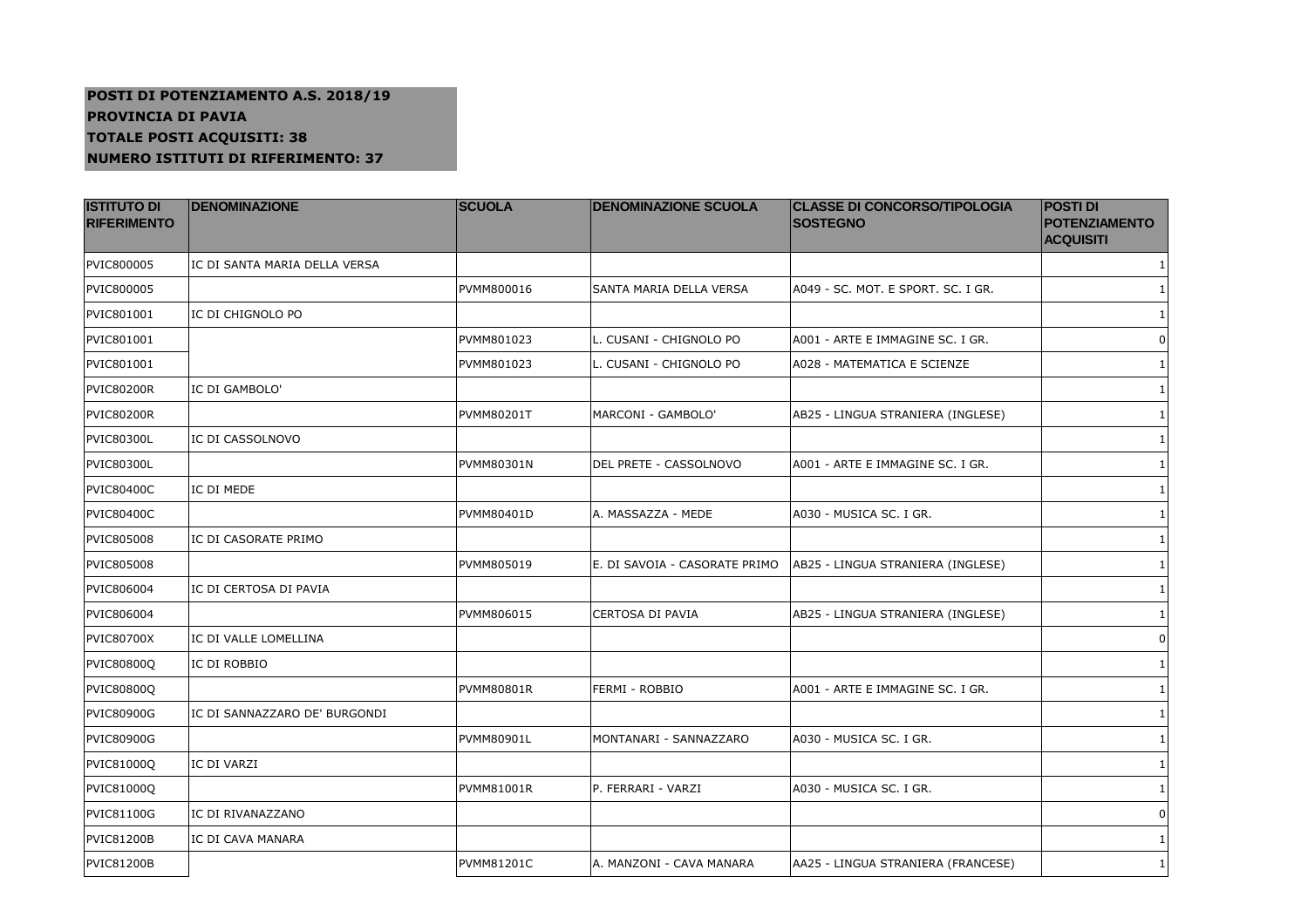| <b>ISTITUTO DI</b><br><b>RIFERIMENTO</b> | <b>DENOMINAZIONE</b>           | <b>SCUOLA</b>     | <b>DENOMINAZIONE SCUOLA</b>        | <b>CLASSE DI CONCORSO/TIPOLOGIA</b><br><b>SOSTEGNO</b> | <b>POSTI DI</b><br><b>POTENZIAMENTO</b><br><b>ACQUISITI</b> |
|------------------------------------------|--------------------------------|-------------------|------------------------------------|--------------------------------------------------------|-------------------------------------------------------------|
| PVIC813007                               | IC DI VILLANTERIO              |                   |                                    |                                                        | 1                                                           |
| PVIC813007                               |                                | PVMM813018        | ADDOBBATI - VILLANTERIO            | AB25 - LINGUA STRANIERA (INGLESE)                      | 1                                                           |
| PVIC814003                               | IC DI BELGIOIOSO               |                   |                                    |                                                        |                                                             |
| PVIC814003                               |                                | PVMM814014        | A. NEGRI - BELGIOIOSO              | AB25 - LINGUA STRANIERA (INGLESE)                      |                                                             |
| <b>PVIC81500V</b>                        | IC DI SIZIANO                  |                   |                                    |                                                        | 1                                                           |
| <b>PVIC81500V</b>                        |                                | PVMM81501X        | VIA PAVIA - SIZIANO                | AB25 - LINGUA STRANIERA (INGLESE)                      |                                                             |
| <b>PVIC81600P</b>                        | IC DI SAN MARTINO SICCOMARIO   |                   |                                    |                                                        | 1                                                           |
| PVIC81600P                               |                                | PVMM81601Q        | SAN MARTINO SICCOMARIO             | A030 - MUSICA SC. I GR.                                | 1                                                           |
| <b>PVIC81700E</b>                        | IC DI MORTARA                  |                   |                                    |                                                        | 1                                                           |
| <b>PVIC81700E</b>                        |                                | PVMM81701G        | JOSTI-TRAVELLI - MORTARA           | AB25 - LINGUA STRANIERA (INGLESE)                      | 1                                                           |
| <b>PVIC81800A</b>                        | ISTITUTO COMPRENSIVO LANDRIANO |                   |                                    |                                                        | 0                                                           |
| PVIC819006                               | ISTITUTO COMPRENSIVO VIDIGULFO |                   |                                    |                                                        | 1                                                           |
| PVIC819006                               |                                | PVMM819017        | PAPA GIOVANNI XXIII -<br>VIDIGULFO | A049 - SC. MOT. E SPORT. SC. I GR.                     | 1                                                           |
| <b>PVIC82000A</b>                        | IC DI BEREGUARDO               |                   |                                    |                                                        |                                                             |
| <b>PVIC82000A</b>                        |                                | <b>PVMM82001B</b> | <b>BEREGUARDO</b>                  | AB25 - LINGUA STRANIERA (INGLESE)                      | 1                                                           |
| PVIC821006                               | IC DI BRONI                    |                   |                                    |                                                        |                                                             |
| PVIC821006                               |                                | PVMM821017        | FERRINI - BRONI                    | AB25 - LINGUA STRANIERA (INGLESE)                      |                                                             |
| PVIC822002                               | IC DI STRADELLA                |                   |                                    |                                                        | 1                                                           |
| PVIC822002                               |                                | PVMM822013        | DEPRETIS - STRADELLA               | AB25 - LINGUA STRANIERA (INGLESE)                      |                                                             |
| PVIC82300T                               | IC DI BRESSANA BOTTARONE       |                   |                                    |                                                        | 2                                                           |
| <b>PVIC82300T</b>                        |                                | <b>PVMM82302X</b> | E. PALLI - BRESSANA BOTTARONE      | A001 - ARTE E IMMAGINE SC. I GR.                       | 1                                                           |
| <b>PVIC82300T</b>                        |                                | <b>PVMM82302X</b> | E. PALLI - BRESSANA BOTTARONE      | AB25 - LINGUA STRANIERA (INGLESE)                      | 1                                                           |
| <b>PVIC82400N</b>                        | IC DI CASTEGGIO                |                   |                                    |                                                        | -1                                                          |
| <b>PVIC82400N</b>                        |                                | PVMM82401P        | GIULIETTI - CASTEGGIO              | A049 - SC. MOT. E SPORT. SC. I GR.                     | 1                                                           |
| <b>PVIC82500D</b>                        | IC DI VIA ACERBI               |                   |                                    |                                                        |                                                             |
| <b>PVIC82500D</b>                        |                                | <b>PVMM82502G</b> | S. BOEZIO - PAVIA                  | A001 - ARTE E IMMAGINE SC. I GR.                       | 1                                                           |
| PVIC826009                               | IC DI VIA MARSALA              |                   |                                    |                                                        | 2                                                           |
| PVIC826009                               |                                | PVMM82601A        | G. PASCOLI - VOGHERA               | A030 - MUSICA SC. I GR.                                | 1                                                           |
| PVIC826009                               |                                | PVMM82601A        | G. PASCOLI - VOGHERA               | AA25 - LINGUA STRANIERA (FRANCESE)                     | 1                                                           |
| PVIC827005                               | IC DI VIA DANTE                |                   |                                    |                                                        | 1                                                           |
| <b>PVIC827005</b>                        |                                | PVMM827016        | G. PLANA - VOGHERA                 | A028 - MATEMATICA E SCIENZE                            | 1                                                           |